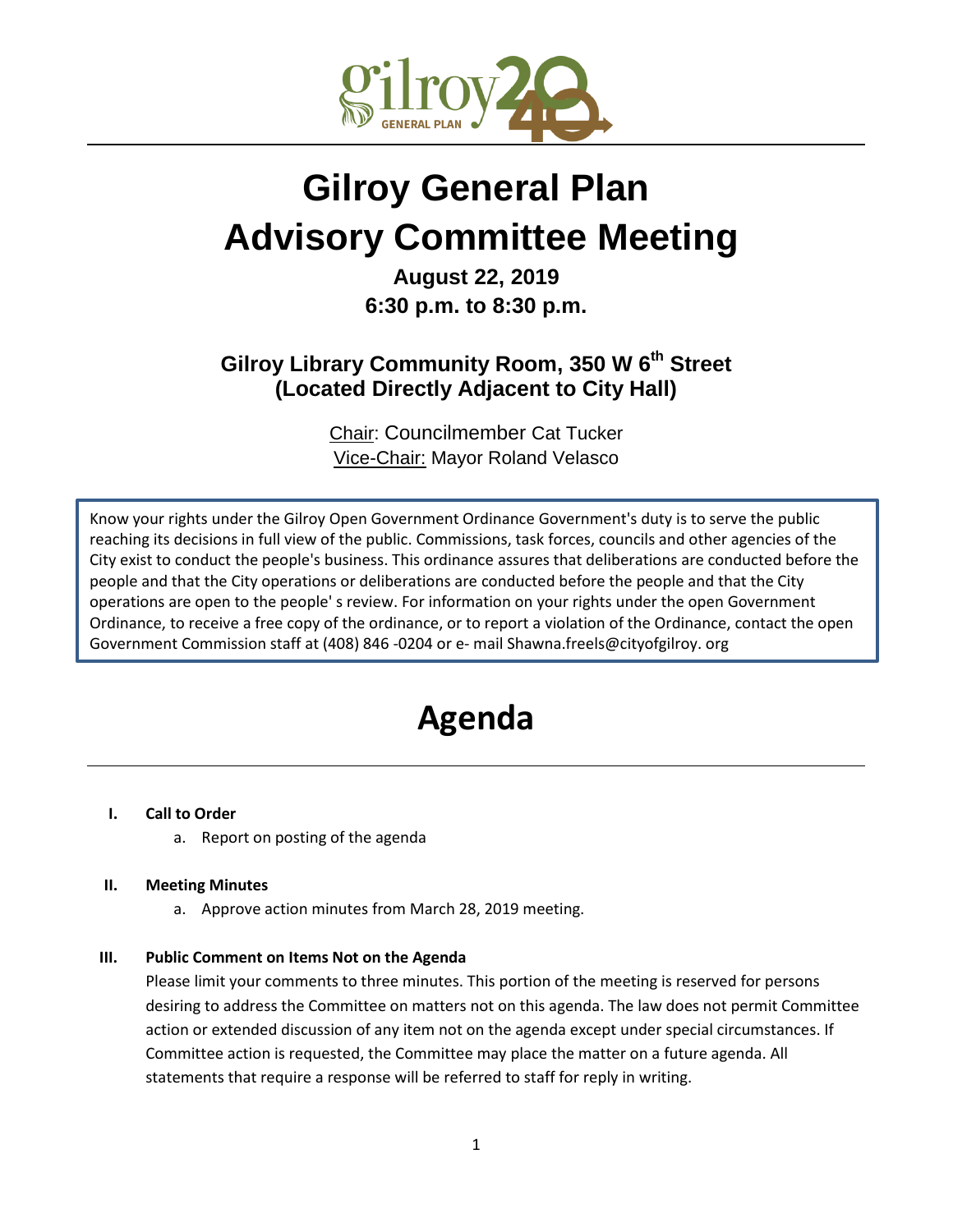

#### **IV. Overview of the General Plan Process (Where we are and where we are going).** Staff/Consultant Presentation

*Agenda Item Objective:* The GPAC will receive a presentation and have the opportunity to ask questions and discuss the remainder of the General Plan process. *(10 minutes)*

- a. Committee questions and comments
- b. Public Comment
- c. Committee action: No action required.

#### **V. Overview of the Alternatives Process and previously selected GPAC Focus Area Concepts and Citywide Land Use Alternatives.** Consultant Presentation

*Agenda Item Objective:* The GPAC will receive a presentation and have the opportunity to ask questions and discuss the previous GPAC-created focus area concepts and citywide land use alternatives. *(10 minutes)*

- a. Committee questions and comments
- b. Public Comment
- c. Committee action: No action required.

#### **VI. Overview of the July 2019 Community Workshops (July 22-23, 2019).** Consultant Presentation

*Agenda Item Objective: The GPAC will receive a presentation and have the opportunity to ask questions and discuss the results from the Land Use Alternatives Workshop. As part of the overview GPAC members are asked to reference to the Workshop Summary which includes all received public comments and synthesized survey results. (20 minutes)*

- a. Committee discussion and comments
- b. Public Comment
- c. Committee action: No action required.

#### **VII. Selection of the Preferred Land Use Alternative**

The process for selection of the preferred land use alternative will proceed as follows:

- 1. The three citywide land use alternatives, together with the community workshop preference results, will be presented for GPAC review and discussion.
	- a. Preliminary show of hands for GPAC preference for one of the citywide alternatives as the preferred land use alternative.
	- b. If there is a clear majority in support of one alternative, staff recommendation for the GPAC to take a formal vote.
- 2. If the GPAC is divided regarding the selection of one of the three citywide alternatives as the preferred land use alternative, proceed as follows: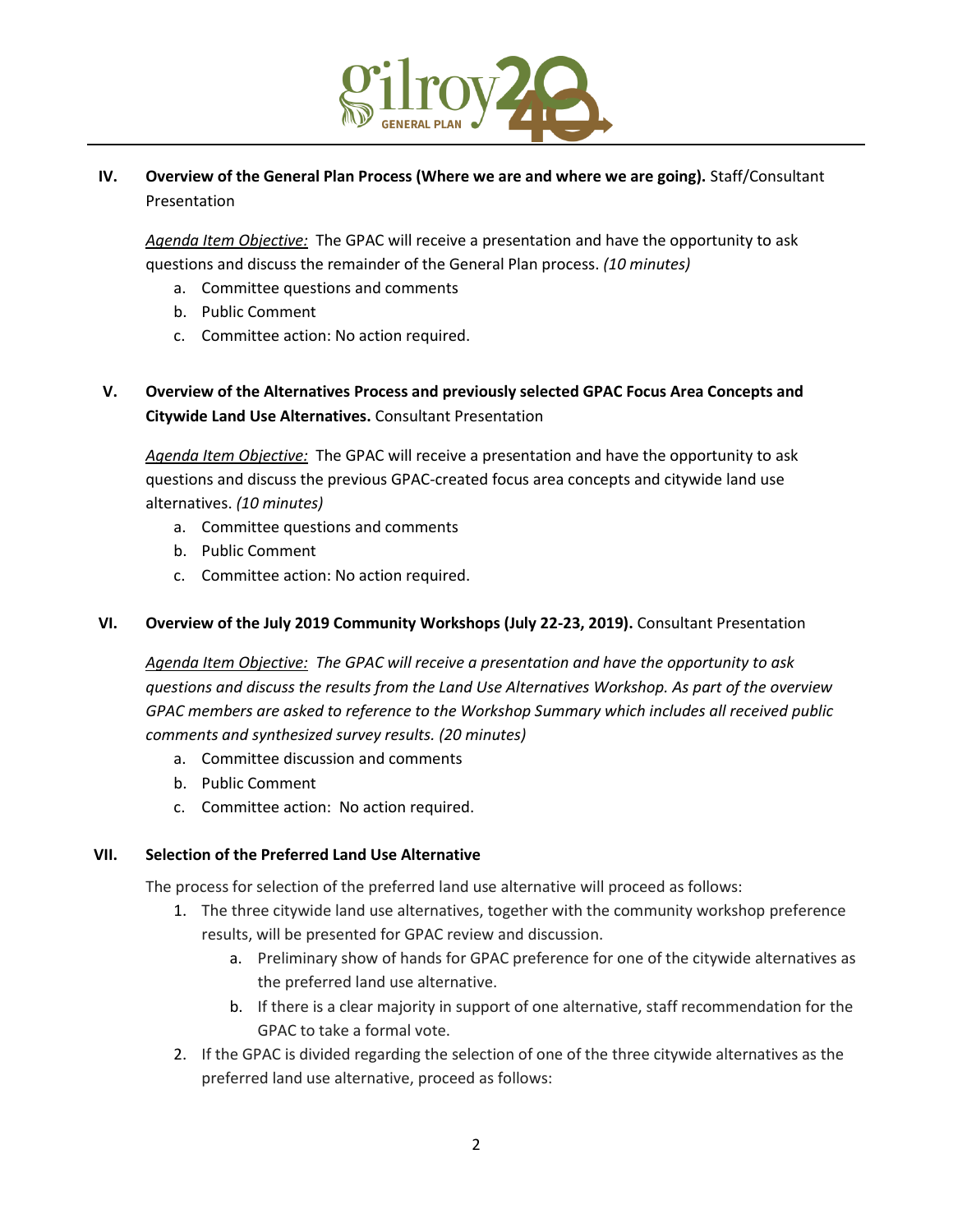

- a. Each of the five focus areas and the various land use concepts will be discussed individually.
- b. For each focus area, the GPAC will vote to select the desired land use concept to include in the preferred land use alternative.
- 3. A final vote by the GPAC will be taken to accept the combined set of focus area concepts as the Preferred Citywide Land Use Alternative for recommendation to the Planning Commission and City Council.

The GPAC Rules and Procedures state the following:

#### Advisement and Voting

- A. Decision-making by the Committee should occur through dialogue and consensus whenever possible.
- B. For decisions which cannot be reached by consensus, the presence of a quorum and the affirmative vote of the quorum is required.

#### *Agenda Item Objective: The GPAC will follow the process described above to complete the selection of a preferred Citywide Land Use Alternative for recommendation to Planning Commission and City Council. (60 minutes)*

- a. Committee discussion and participation in prioritization exercise
- b. Public Comment
- c. Committee action: Action required.

#### **VIII. Announcements**

a. TBD.

#### **IX. Correspondence**

a. TBD

#### **X. Adjournment to the next General Plan Advisory Committee meeting**

Regular and special meetings of the Committee shall be held at a time and place designated by the Committee Chair in coordination with the Community Development Director. The schedule may be subject to revision over the course of the General Plan process.

#### **Upcoming Meeting Dates**

Note: All meetings will be held at 6:30 p.m. in the Gilroy Library Community Room unless otherwise noted.

 $\bullet$  September 19, 2019 (tentative – if needed)